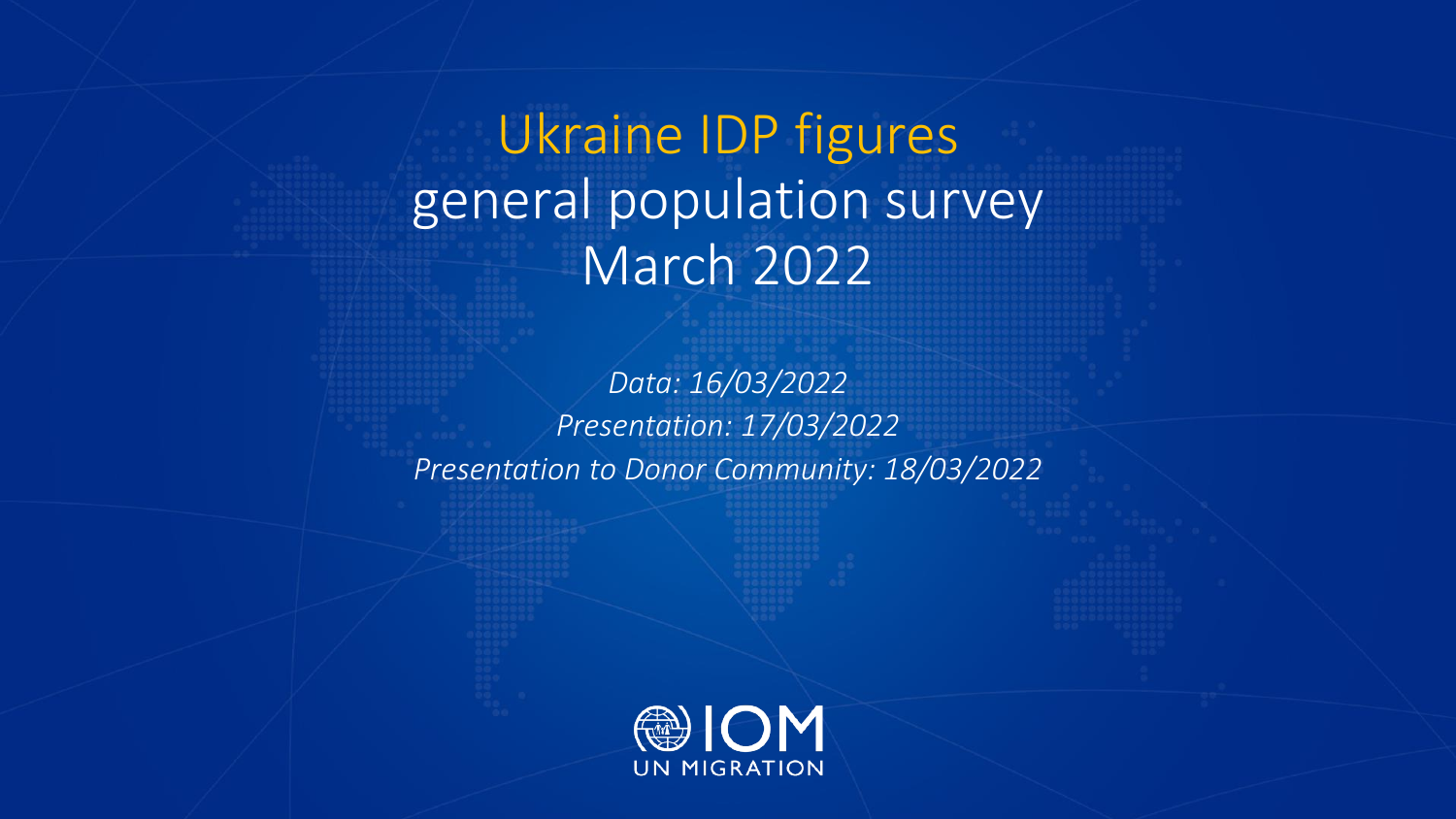## TOTAL DISPLACED 9,555,121

# INTERNALLY DISPLACED WITHIN UKRAINE 6,477,723

| 12,000,000            |               | agreed upon as the common population baseline by the humanitarian community. |          | currently outside Ukraine were not interviewed. Population estimates assume that children travel<br>together with their adult guardians. The estimates rely on the UNFPA population data for Ukraine, |
|-----------------------|---------------|------------------------------------------------------------------------------|----------|-------------------------------------------------------------------------------------------------------------------------------------------------------------------------------------------------------|
| 10,000,000            | 2,217,717     | ■ Actively consider leaving<br>their place of residence                      |          |                                                                                                                                                                                                       |
| 8,000,000<br>per      | 3,077,398     | due to war<br>Refugees fleeing Ukraine<br>(UNHCR)                            |          | <b>BARRIERS TO MOVEMENT</b><br>Of those who remain in place of<br>habitual residence:                                                                                                                 |
| 6,000,000<br>Ö        | 6,477,723     | <b>IDPs within Ukraine</b>                                                   | 10%      | say it is not safe for them to leave                                                                                                                                                                  |
| min<br>Z<br>4,000,000 |               | Of those displaced:<br>left their place of residence in                      | 8%<br>7% | say they wouldn't know where to go<br>say they don't want to leave family<br>members behind                                                                                                           |
|                       |               | 5.10%<br>anticipation of the conflict                                        | 5%       | say they cannot afford the cost of leaving                                                                                                                                                            |
| 2,000,000             |               | left their place of residence once the<br>48.30%<br>war started              |          | say they cannot leave due to a health                                                                                                                                                                 |
|                       | 14.7% gen pop | left their place of residence once the<br>45.30%<br>war reached their area   | $1\%$    | issue or a disability                                                                                                                                                                                 |

**Methodology:** Between March 9 and 16 2022, IOM, conducted a rapid representative survey of the general population in Ukraine to gather initial insights into internal displacement and mobility flows, and to assess local needs. While Displacement Tracking Matrix tools are being established, this general population survey will serve as a preliminary source to identify areas with high humanitarian needs and to inform the targeting of response aiming to assist the conflict-affected population. The geographical scope of the survey covers all five macro-regions (West, East, North, Center, South, and the city of Kyiv). The probabilistic sample, representative at macro-region level, was constructed through a random-digit-dial (RDD) approach, and 2,000 respondents aged 18 and over were interviewed using the computer assisted telephone interviewing (CATI) method. Those

Data as of 16/03/2022

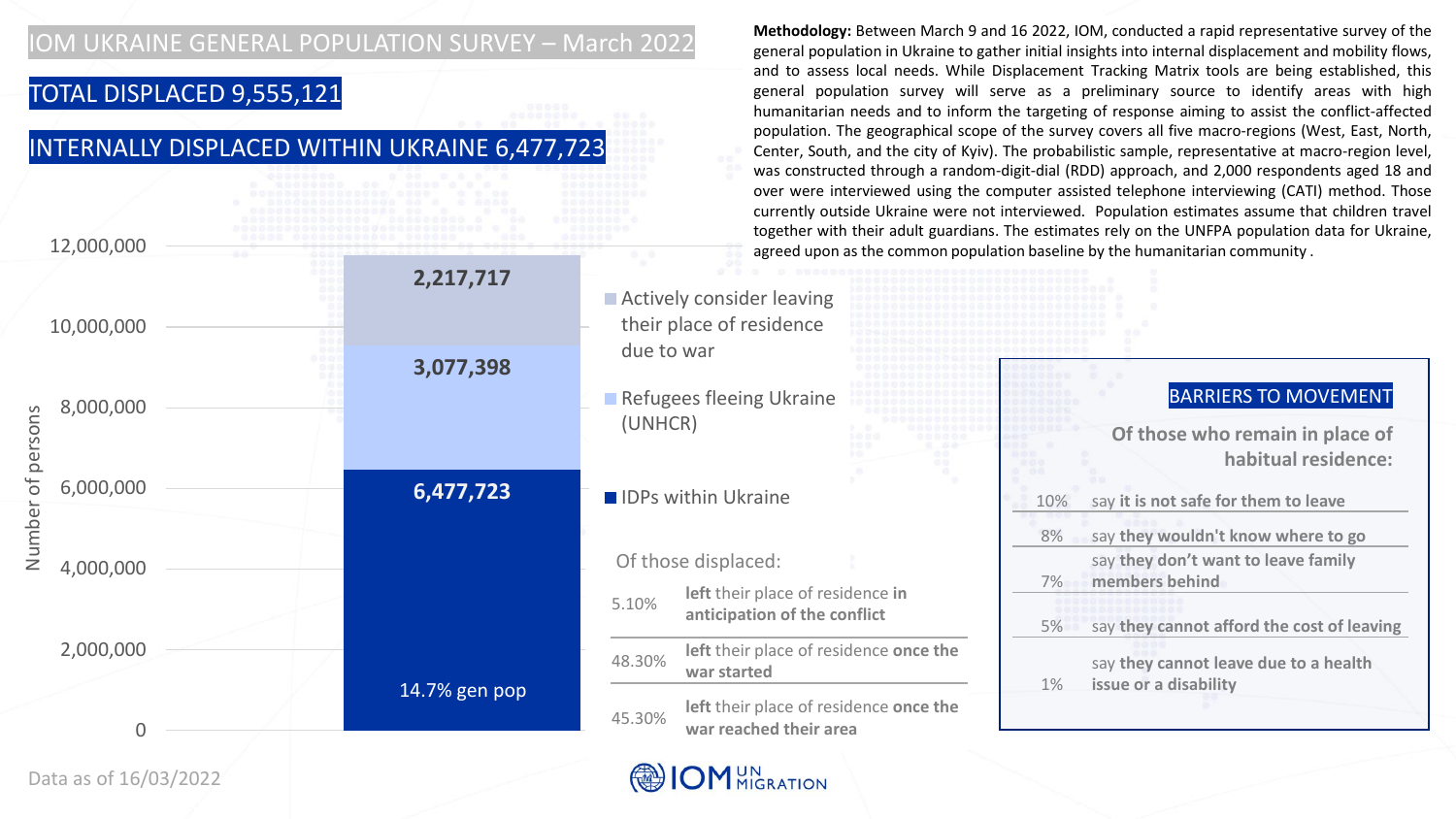### ESTIMATED CURRENT LOCATION OF INTERNALLY DISPLACED PERSONS BY MACRO-REGION:



Data as of 16/03/2022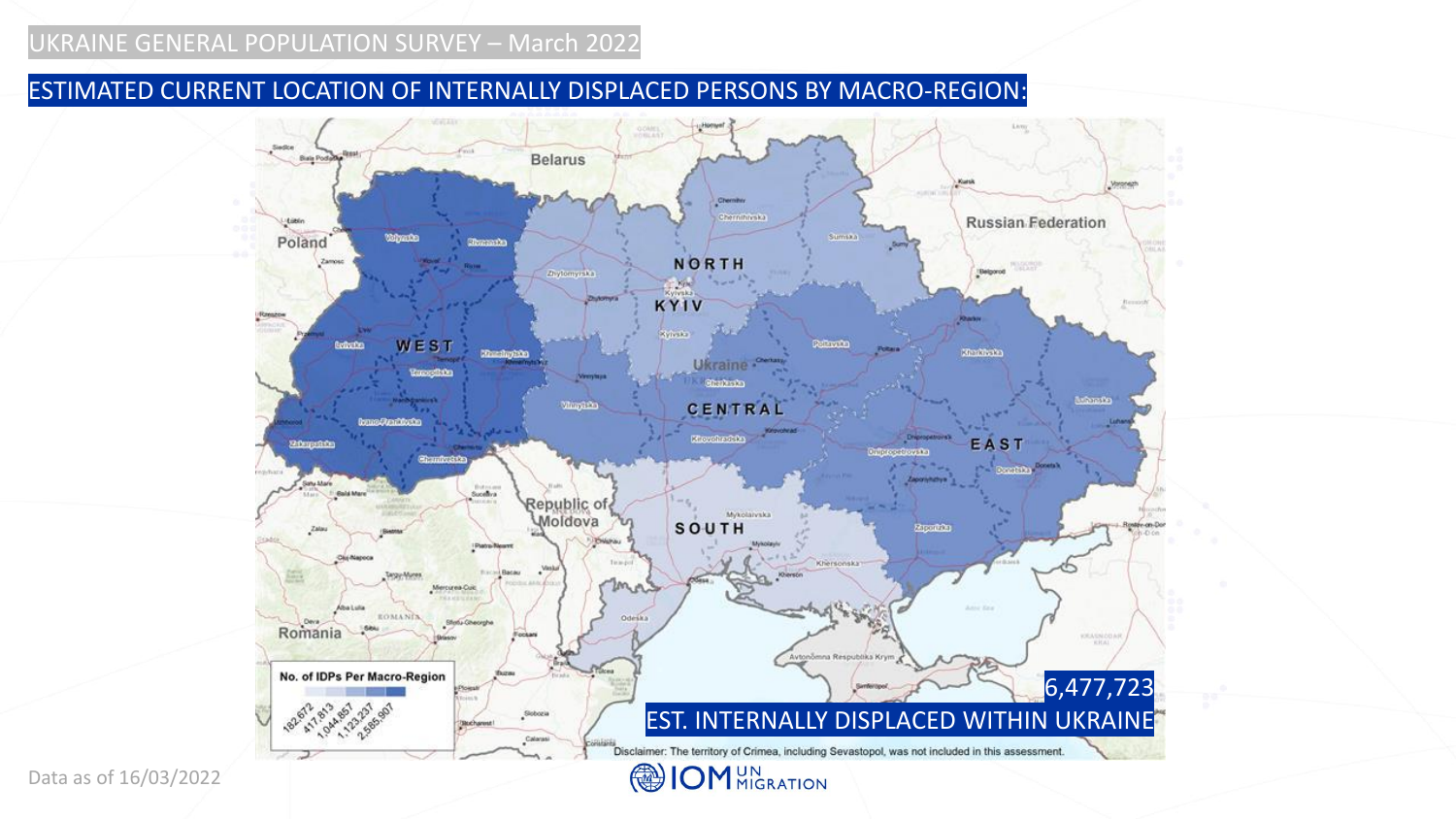# INTERNALLY DISPLACED WITHIN UKRAINE: 6,477,723

# PER MACRO-REGION:

Of those who reported a) not being present in area of habitual residence, and b) indicated current war as reason for their move n=293

| <b>Marco-Region</b>                 | % of IDPs<br>origin | # est. IDPs departed<br>per Macro Region |
|-------------------------------------|---------------------|------------------------------------------|
| <b>KYIV</b>                         | 29.90%              | 1,936,839                                |
| <b>EAST</b>                         | 36.20%              | 2,344,936                                |
| <b>SOUTH</b>                        | 7.50%               | 485,829                                  |
| <b>CENTER</b>                       | 3.40%               | 220,243                                  |
| <b>NORTH</b>                        | 20.10%              | 1,302,022                                |
| <b>WEST</b>                         | 2.90%               | 187,854                                  |
| total est. displaced within Ukraine |                     | 6,477,723                                |

# IDPs BY ORIGIN **IDPS BY CURRENT LOCATION**

Of those who reported

a) not being present in area of habitual residence, and b) indicated current war as reason for their move n=293

| <b>Macro-Region</b>                 | % of IDPs<br><b>location</b> | # est. IDPs<br>per Macro Region |
|-------------------------------------|------------------------------|---------------------------------|
| <b>KYIV</b>                         | 2.82%                        | 182,672                         |
| <b>EAST</b>                         | 17.34%                       | 1,123,237                       |
| <b>SOUTH</b>                        | 6.45%                        | 417,813                         |
| <b>WEST</b>                         | 39.92%                       | 2,585,907                       |
| <b>NORTH</b>                        | 16.13%                       | 1,044,857                       |
| <b>CENTER</b>                       | 17.34%                       | 1,123,237                       |
| total est. displaced within Ukraine |                              | 6,477,723                       |

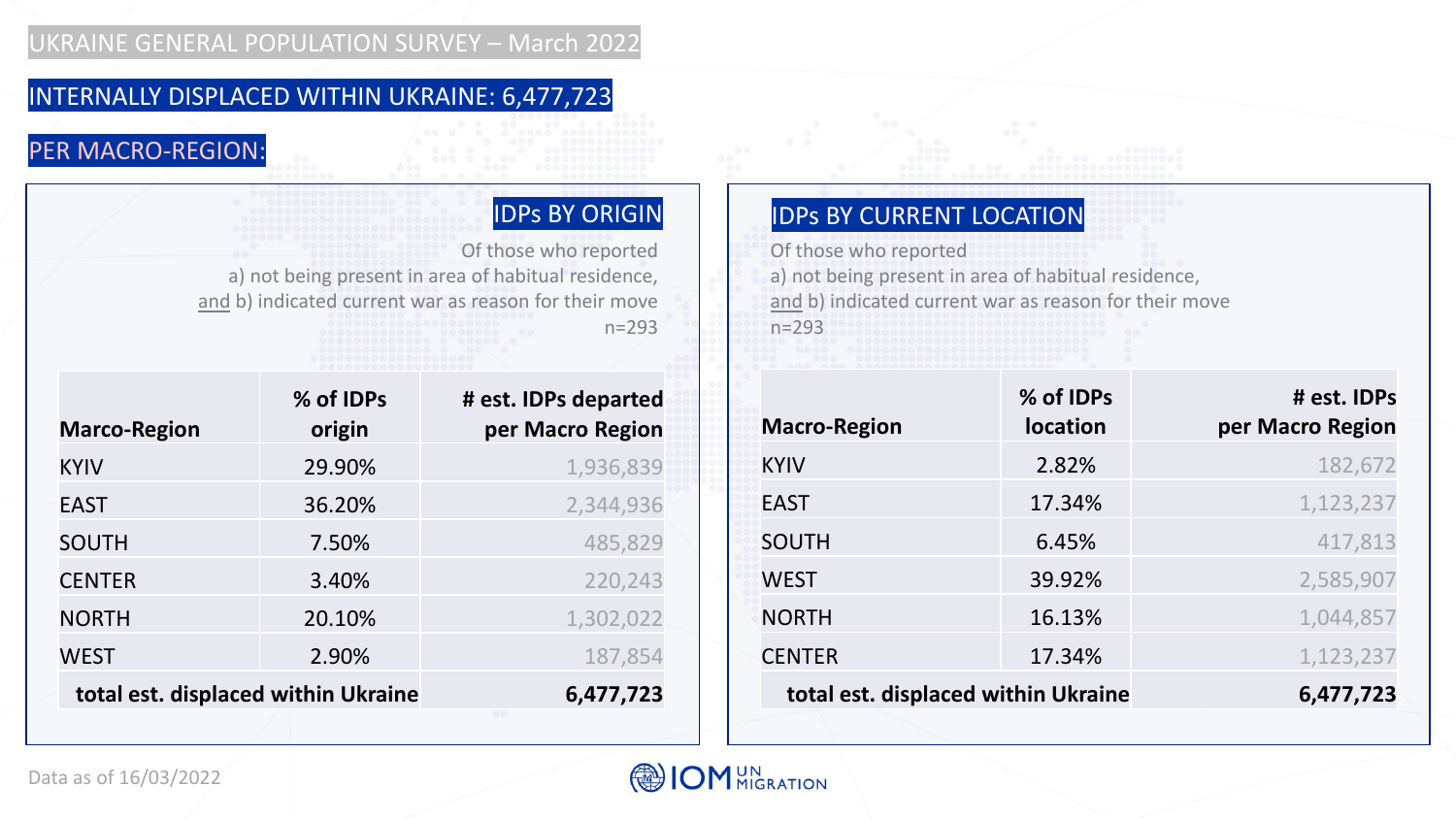TOP NEEDS: (identified as "most pressing" by most respondents): financial resources, medicines and health services

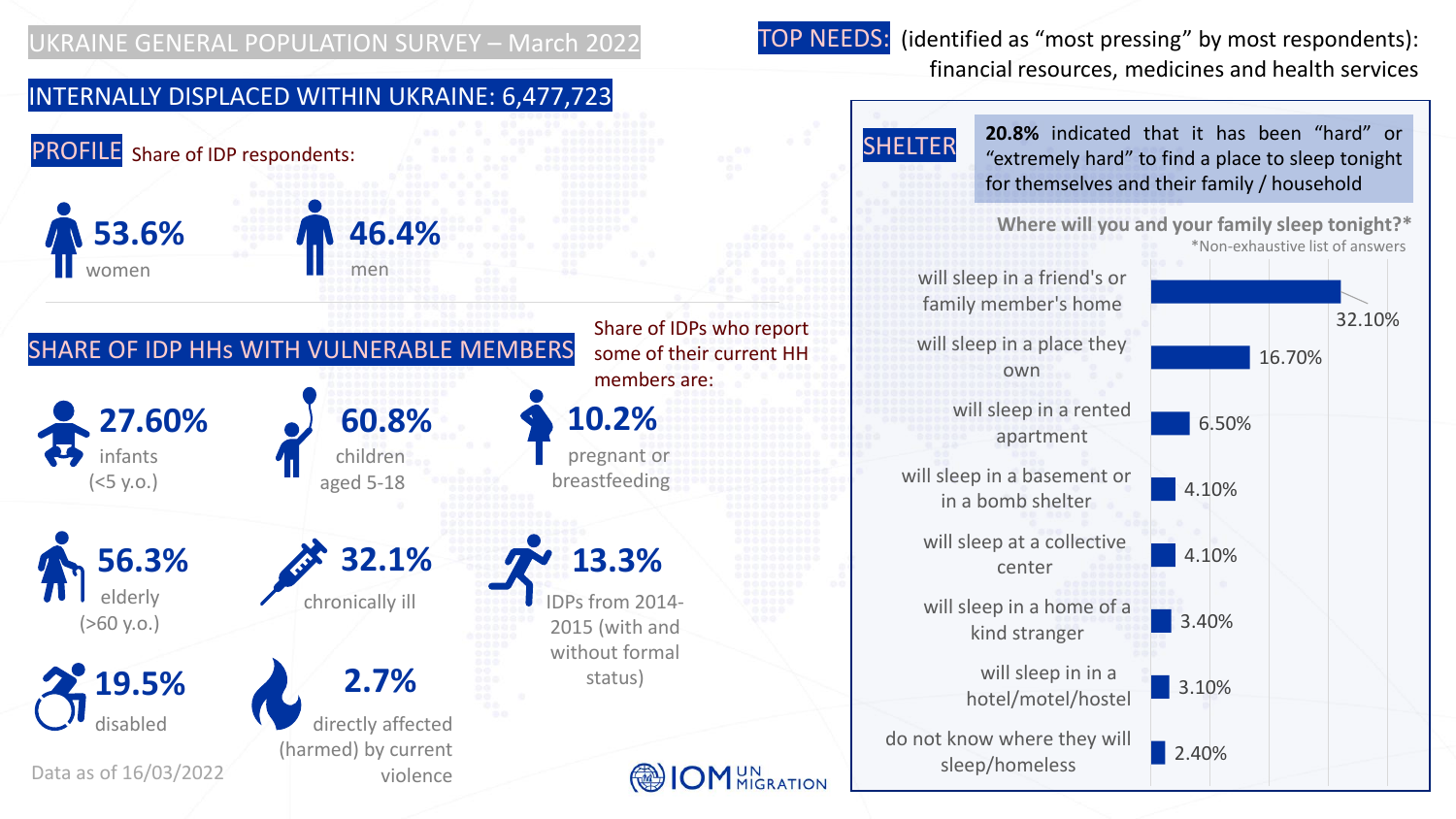# KEY CHARACTERISTICS AND NEEDS IN COMPARISON

| <b>SAFETY</b>                                                                            | <b>IDPs</b>                 | Non-<br>displaced | <b>INCOME LEVEL</b>                                                              |
|------------------------------------------------------------------------------------------|-----------------------------|-------------------|----------------------------------------------------------------------------------|
| current location targeted by military attacks                                            |                             | 26.60% 6.15%      | HH income level under 5000 UAH/month (\$170)                                     |
| it's not safe to leave my current location                                               |                             |                   | cannot afford the cost of journey to leave current                               |
| feeling somewhat safe in current location                                                |                             | 12.50% 6.70%      | location                                                                         |
| feeling completely unsafe                                                                |                             |                   |                                                                                  |
|                                                                                          |                             |                   |                                                                                  |
| <b>NEEDS</b>                                                                             | <b>IDPS</b>                 | Non-              | VULNERABILITY                                                                    |
|                                                                                          |                             | displaced         |                                                                                  |
| experiencing lack of food                                                                | 43% 60.80%<br>26.20% 19.50% |                   | households with children aged 5-18<br>households with a disabled member          |
| experiencing lack of medicines and health services                                       | 65.00% 56.30%               |                   |                                                                                  |
| experiencing lack of accommodation<br>experiencing lack of clothes and shoes, other NFIs |                             |                   | households with an elderly member<br>households with member(s) who are IDPs from |
|                                                                                          | 5.40% 13.30%                |                   | 2014-15                                                                          |



Non-

IDPs

current location targeted by military attacks **22.80% 12.30%** it's not safe to leave my current location **18.10% 13.30%** feeling somewhat safe in current location **36.90% 51.20%** feeling completely unsafe **10.20% 5.10%**

Non-IDPs

experiencing lack of food **16.30% 11.60%** experiencing lack of medicines and health services **34.30% 27.00%** experiencing lack of accommodation **3.10% 16.00%** experiencing lack of clothes and shoes, other NFIs **6.90% 22.90%**

displaced

displaced